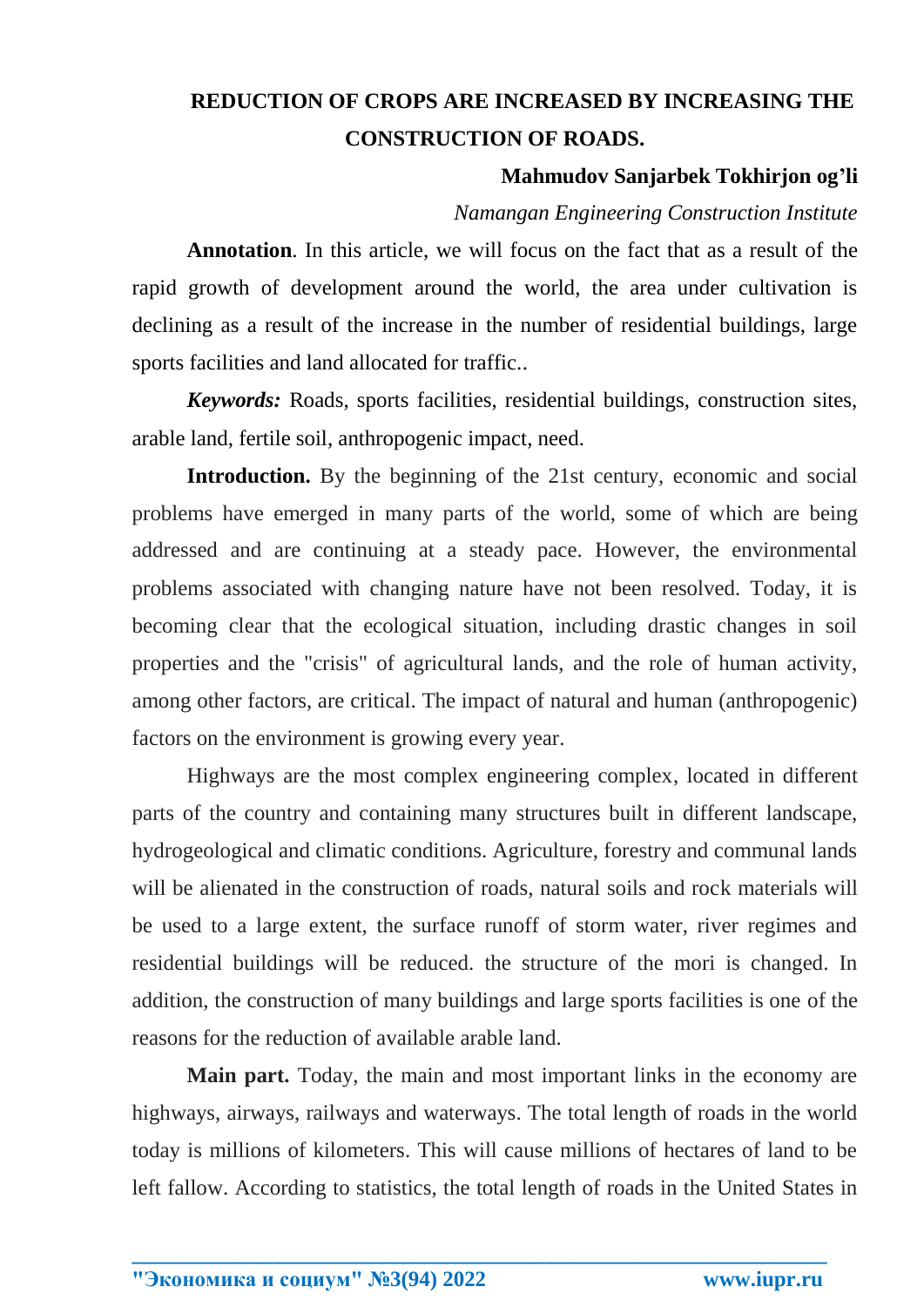2012 was 6,586,610 km, while in India in 2014 it was 4,865,000 km. Similar figures and statistics can be found in other countries. And this information is very outdated. To date, we can see that these numbers have grown significantly. Of course, it is no exaggeration to say that these indicators are a high and beneficial result of human activity in the construction of roads and the improvement of their conditions. But one more thing we humans forget. More precisely, we are losing the existing arable land. That may not be a big reason. Let's take a closer look at Table 1. This table shows the overall ranking of roads in the world and between countries.

**List of countries in the world by length of highway system.**

1- table

| $N_2$          | <b>States</b>           | Road length,<br>km | <b>High-speed</b> | Year |
|----------------|-------------------------|--------------------|-------------------|------|
|                |                         |                    | roads, km         |      |
|                | <b>Around the world</b> | 64 285 000         |                   | 2013 |
| $\mathbf{1}$   | <b>USA</b>              | 6 5 8 6 6 10       | 76788             | 2012 |
| $\overline{2}$ | India                   | 4 865 000          | 1324              | 2014 |
| 3              | <b>XXR</b>              | 4 356 200          | 111950            | 2014 |
| $\overline{4}$ | <b>Brazil</b>           | 1751868            | 11 000            | 2013 |
| 5              | Russia                  | 1 396 000          | 960               | 2014 |
| 6              | Japan                   | 1 210 251          | 7803              | 2011 |
| $\overline{7}$ | Canada                  | 1 042 300          | 17 000            | 2009 |
| 8              | France                  | 1 028 446          | 11 100            | 2010 |
| 9              | Australia               | 823 217            | 5000              | 2011 |
| 10             | Spain                   | 681 298            | 16 204            | 2012 |

As of January 1, 2020, the number of vehicles owned by individuals in the country amounted to 2 million 580 thousand 133. This shows that as the number of vehicles increases, so does the width and length of highways. Roads are divided into 5 categories according to the speed of traffic, cross-sectional dimensions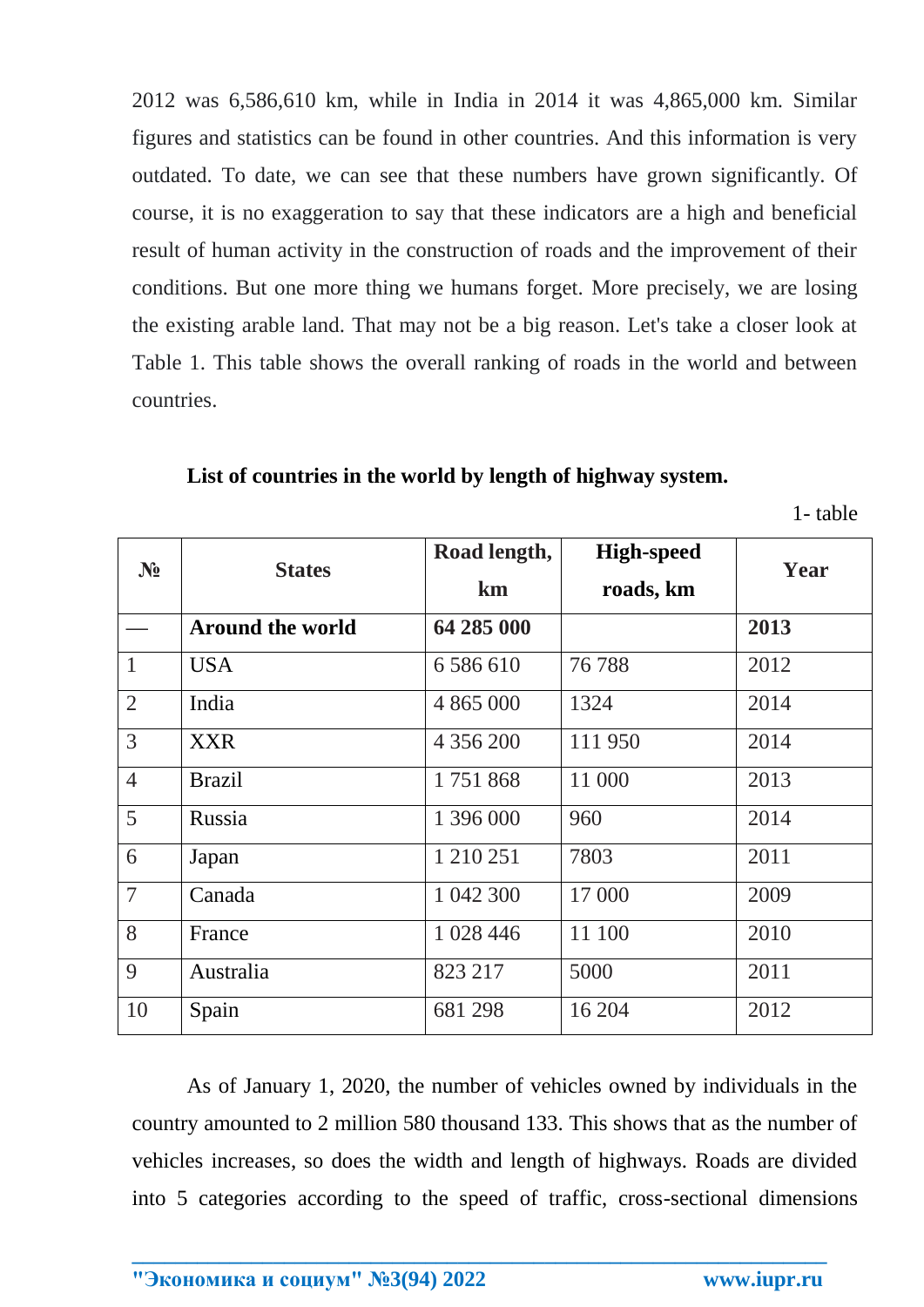SH.N.Q 2.05.02-07 Highways. Each category path has its own cross-sectional area. (table 2)

| Dimensions of road elements                                                                                     | Highway               | The fastest<br>way   | <b>Typical route</b> |                |                |              |  |
|-----------------------------------------------------------------------------------------------------------------|-----------------------|----------------------|----------------------|----------------|----------------|--------------|--|
|                                                                                                                 | Category              |                      |                      |                |                |              |  |
|                                                                                                                 | Ia                    | Ib                   | $\mathbf{I}$         | III            | IV             | V            |  |
| The total number of motion<br>belts                                                                             | 4 and more            | 4 and more           | $\overline{2}$       | $\overline{2}$ | $\overline{2}$ | $\mathbf{1}$ |  |
| Motion belt width, m                                                                                            | 3,75                  | 3,75                 | 3,75                 | 3,5            | 3,0            | 4,5          |  |
| Roadside width, m                                                                                               | 3,75                  | 3,75                 | 3,75                 | 2,5            | 2,0            | 1,7<br>5     |  |
| Roadside margin width, m                                                                                        | 0,75                  | 0,75                 | 0,75                 | 0,5            | 0,5            | -            |  |
| The width of the fortified part<br>of the roadside, m                                                           | 2,5                   | 2,5                  | 2,0                  | 1,5            | 1,0            |              |  |
| Minimum<br>width<br>of<br>the<br>central dividing strip in the<br>absence of barriers along the<br>road axis, m | 6,0                   | 5,0                  |                      |                |                |              |  |
| Minimum<br>width<br>of<br>the<br>central dividing strip when<br>installing barriers along the<br>road axis, m   | $2 m + barrier width$ |                      |                      |                |                |              |  |
| The width of the safety tape<br>at the edge of the separating<br>tape, m                                        | 1,0                   |                      |                      |                |                |              |  |
| The width of the footpath, m                                                                                    | 28.5<br>and<br>above  | 27.5<br>and<br>above | 15,0                 | 12,0           | 10,0           | 8,0          |  |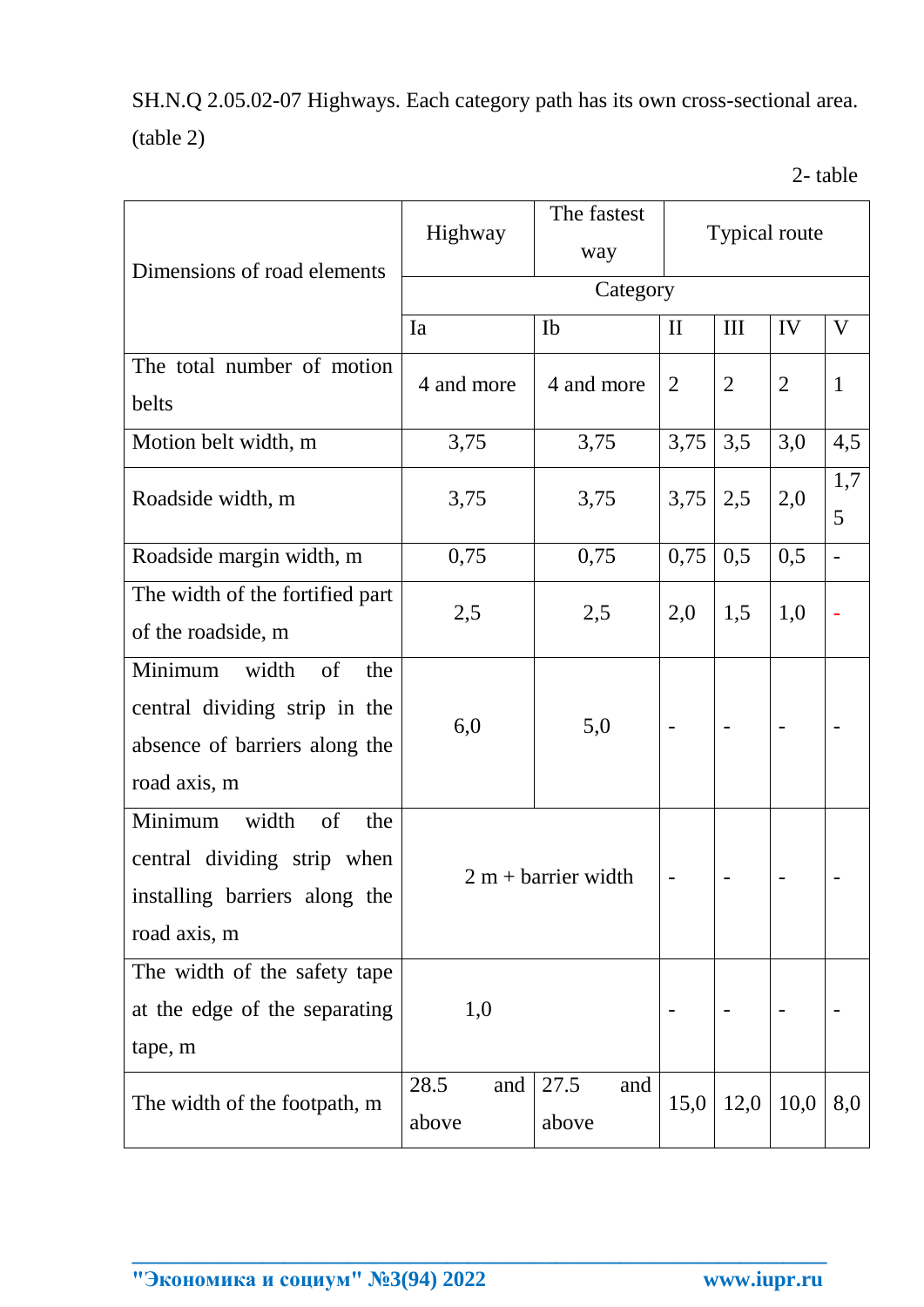The total length of roads in the ranking is 64 million 285 thousand km. If we do the calculation based on the average cross-sectional area of the highway. That is, we get the cross-sectional area of a Category 2 road, which is 15 m. Using the surface finding formula  $(S = a * b)$ , we determine the surface area of the highway and the area occupied by the highway. Then we will have 9 billion 642 million 750 thousand hectares of land. The right countries are developing, and people's lifestyles are unimaginable without vehicles



*1- picture:* Vehicle flow

In developed countries, there are currently 2 cars per person. The increase in the length of highways is inextricably linked to the increase in the number of vehicles. As a result, we are losing a lot of land. If we can reduce the use of cars, we can save land

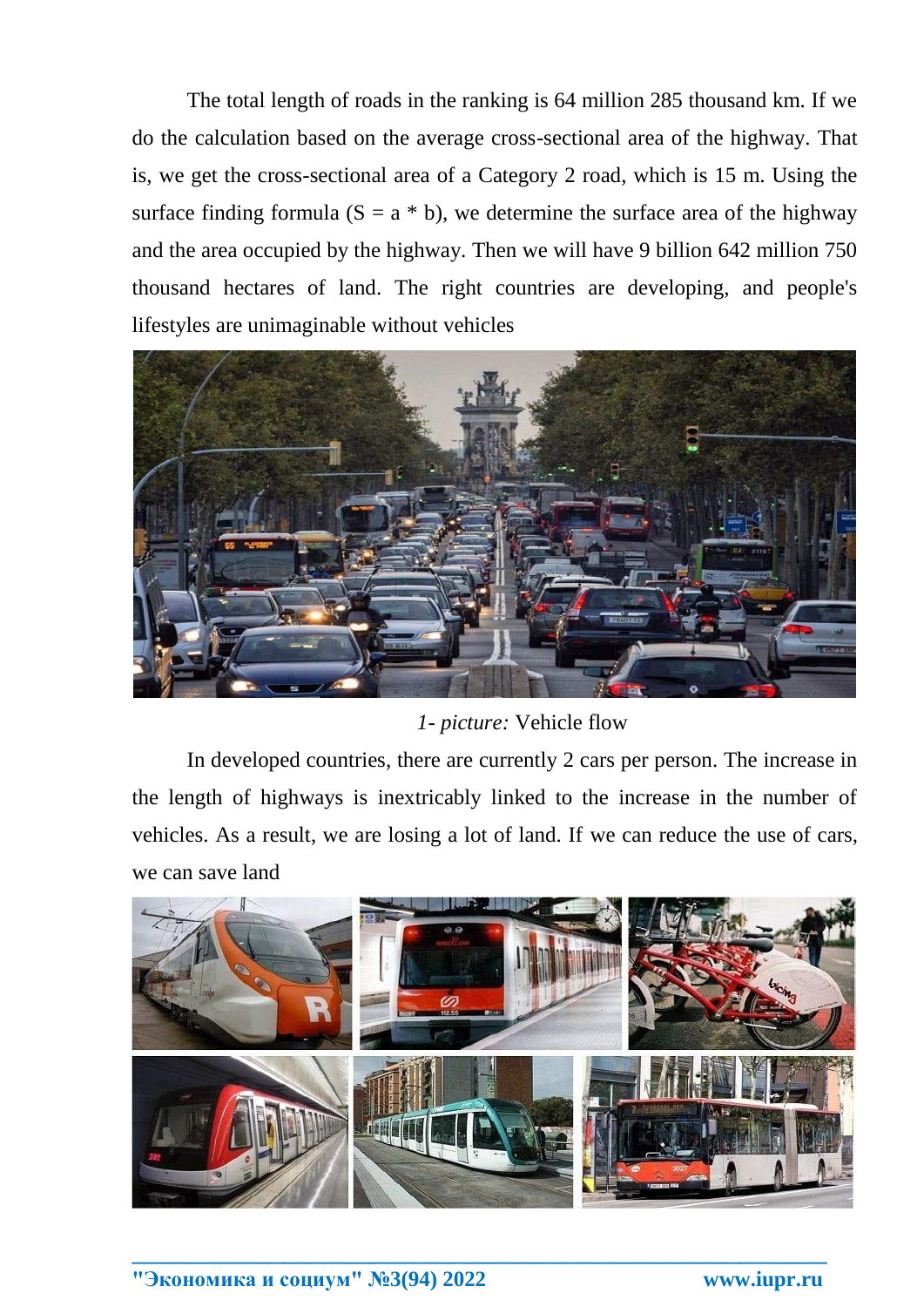## *2- picture:* Types of public transport

The use of public transport (buses, trams, trolleybuses, subways, trains) will reduce the number of cars. Our goal is to prevent food shortages, not to affect people's performance or speed. If the construction industry continues to grow in this way, food will become a major global problem in the future. Demand for agricultural products in some countries is still high.

We also pay attention to the fact that in each country there are different types of large-scale construction works (cities), large-scale sports facilities. One stadium covers an area of 6.7 hectares. In addition, small stadiums will be built around it. If 10-15 hectares of land are allocated for the construction of each sports facility, thousands of hectares of living space and arable land will be reduced. All of the above construction work is invaluable in improving people's lifestyles, but we all forget that we are creating a shortage of vegetables, fruits, and flour products that our future children will consume. We need to pay attention to the concept of norms in all construction. So that our children's need for food does not increase

**Conclusion.** In the future, we need to promote the use of more public transport to reduce the total length of roads, increasing the cross-sectional area.

Soil pollution solutions:

- 1. Have a good public transportation network
- 2. Use of electric cars
- 3. Avoid running your car for long periods of time while stopping
- 4. Keep your car in good condition
- 5. Help prevent deforestation
- 6. Choose more organic products
- 7. Plastic bags
- 8. Proper waste sorting

#### **References**

1. Murodjon M., Sanjarbek M., Rahmonjon A. Credo kompleks dasturida avtomobil yo'llarini avtomatlashgan loyihalash» uzacademia scientific-methodical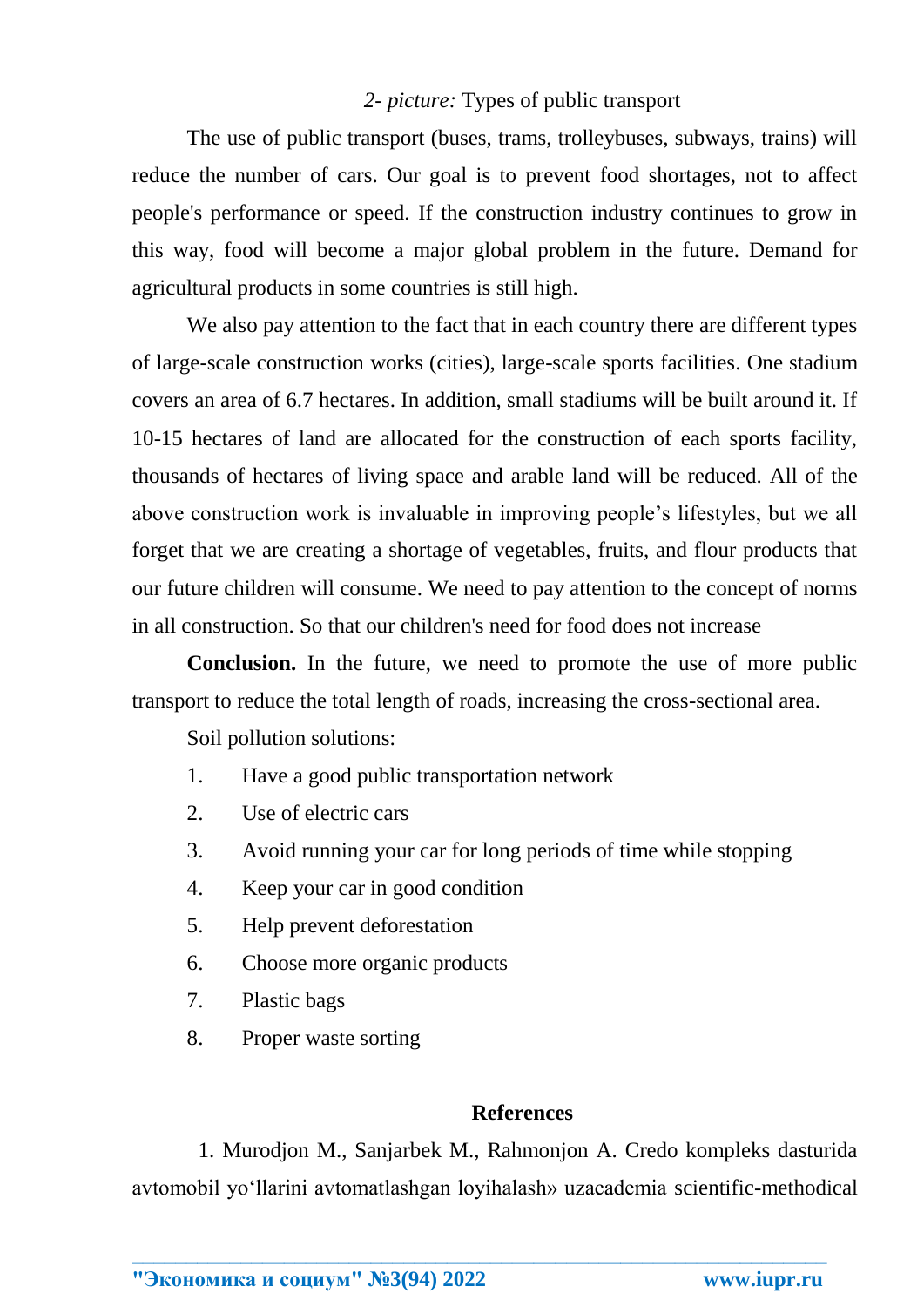journal republican number 3 on the subject «Increasing the innovative activity of youth, improving the spirituality and achievements in science» collection of materials august 31, 2020 part 12 pages 39-41 //ISSN (E)–2181–1334.–2020.

2. T.A. Abdurahmanov, Z.A. Jabborov, M.F. Fahrutdinov Textbook "Problems of soil pollution and protection measures" T. University, 2008. 92 pages

3. Inoyatov Q. M., Mamajonov M. A. "Avtomobil yo 'llarida harakatni xavfsiz tashkil etishda sun'iy inshootlarning roli" uzacademia scientific-methodical journal republican number 3 on the subject "Increasing the innovative activity of youth, improving the spirituality and achievements in science" collection of materials august 31, 2020 part 12 pages 539–541 //ISSN (E)–2181–1334. – 2020.

4. Мамажонов М., Холмирзаев М., Мамаджонов М. Avtomobil yo'llarini loyihalashda geodezik ishlar //Общество и инновации. – 2021. – Т. 2. –  $N_2$ .  $9/S. - C. 224-228$ .

5. Mamajonov Murodjon, Qo'ysinaliyev Nuriddin, Axmedov Rahmonjon. "Sementbeton qoplаmа va uni yotqizish texnologiyasi" uzacademia scientificmethodical journal republican number 3 on the subject "Increasing the innovative activity of youth, improving the spirituality and achievements in science" collection of materials august 31, 2020 part 12 pages 65-67 //ISSN  $(E)$ -2181-1334. – 2020.

6. Mutalibov I. et al. AVTOMOBIL YO'LLARIDA SEMENTBETON QOPLAMALARNI MUSTAHKAMLIGINI OSHIRISH TEXNOLOGIYASINI TAKOMILLASHTIRISH //Academic research in educational sciences. – 2021. – Т. 2. – №. 10. – С. 681-686.

7. Ergashev M., Abdurakhimov V. The use of basic gps stations, which are situated in Namangan, in the field of automobile roads //Экономика и социум. –  $2020. - N_{2}$ . 5-1. – C. 28-33.

8. Ergashev M., Mamajonov M., Kholmirzayev M. Automation and modulation of highways in gis software //Теория и практика современной науки.  $-2020. - N_2$ . 5. – C. 9-14.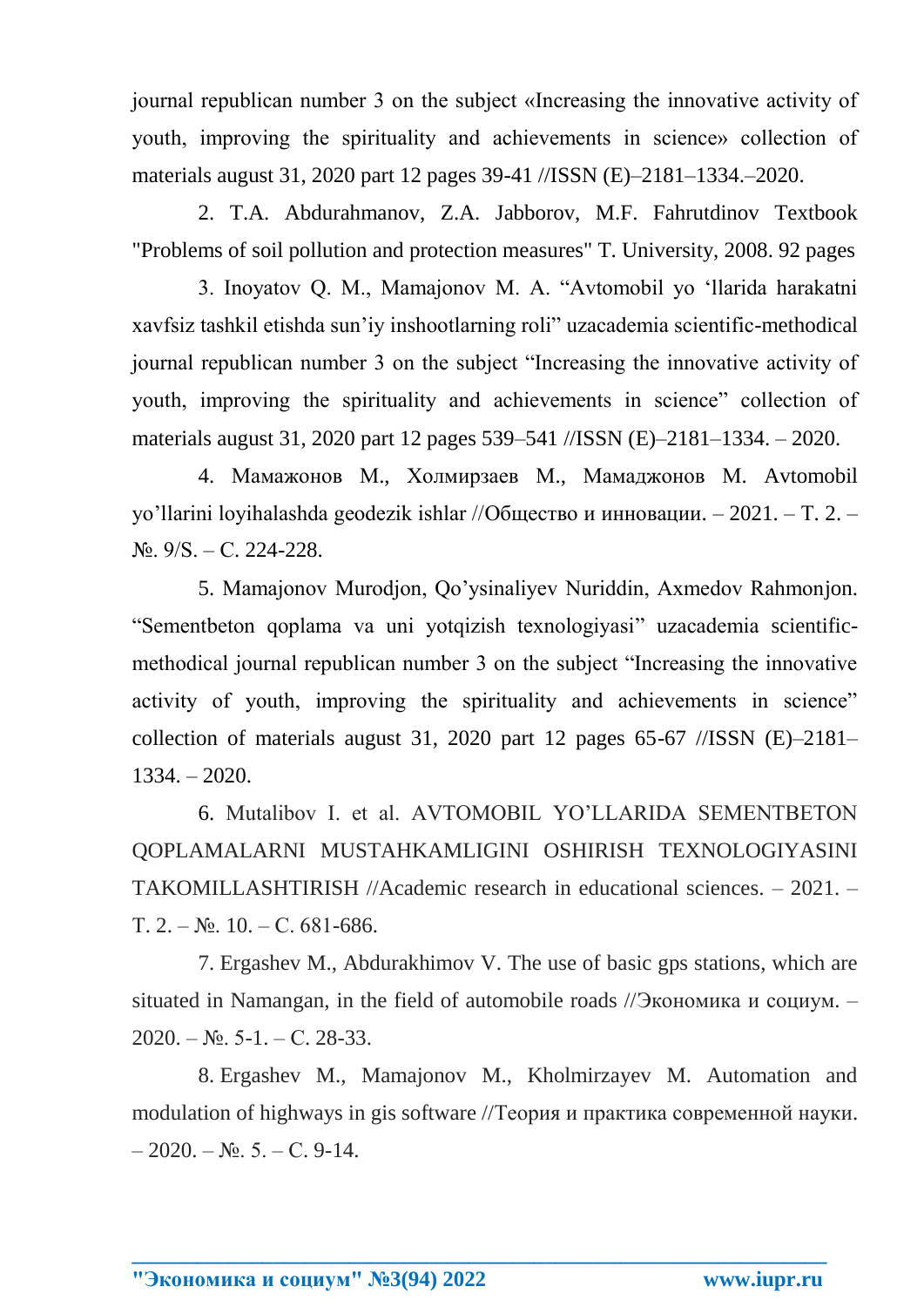9. Ахмаджонов М. А., Хусанханов Ю., Хамдамов Д. Старший преподаватель //Международный научно-практический электронный журнал «МОЯ ПРОФЕССИОНАЛЬНАЯ КАРЬЕРА». Выпуск № 31 (том 2)(декабрь, 2021). Дата выхода в свет: 31.12. 2021. – С. 104.

10. Инамов А. и др. Геоахборот технологиялари асосида автомобиль йўллари карталарини яратиш ва давлат кадастрини юритиш //Общество и инновации. – 2021. – Т. 2. – №. 10/S. – С. 84-90.

11. Ergashev M. M., Inoyatov Q. M., Inamov A. N. Avtomobil yoʻllarida geoaxborot tizimlari //O'quv qo'llanma, Namangan-2019, NamMQI. – Т. 146.

12. Ergashev M. M., Inoyatov Q. M., Inamov A. N. " Avtomobil yo'llarida geoaxborot tizimlari", Namangan, NamMQI. – 2019.

13. Dadaxodjayev A. et al. Automated drawing of roads in credo complex program //Экономика и социум. – 2020. – №. 11. – С. 1673-1676.

14. Ergashev M. et al. АВТОМОБИЛЬ ЙЎЛЛАРИ СОҲАСИДА ДОИМИЙ ФАОЛИЯТ КЎРСАТУВЧИ БАЗАВИЙ GPS СТАНЦИЯЛАРИДАН ФОЙДАЛАНИШ //Academic research in educational sciences. – 2021. – Т. 2. –  $N_2$ . 11. – C. 52-61.

15. Dadakhodjaev A., Mamadjonov M., Ergashev M. AGRICULTURAL SCIENCES SCIENTIFIC BASIS FOR FIGHT AGAINST EYEIR EYESIUM OF NAMANGAN ADYROV IN THE REPUBLIC OF UZBEKISTAN //Теория и практика современной науки. – 2019. – №. 2. – С. 35-38.

16. Ergashev M. et al. ANALYSIS OF ROAD INFORMATION IN GEOINFORMATION SYSTEMS //ТЕХНИЧЕСКИЕ НАУКИ: ПРОБЛЕМЫ И РЕШЕНИЯ. – 2021. – С. 90-94.

17. Инамов А. и др. Создание дорожных карт и ведение государственного кадастра на основе гео-информационных технологий //Общество и инновации. – 2021. – Т. 2. – №. 10/S. – С. 84-90.

18. Махкамов Д. И. и др. Механоактиватция минеральных порошковых ингредиентов и их влияние на прочностные свойства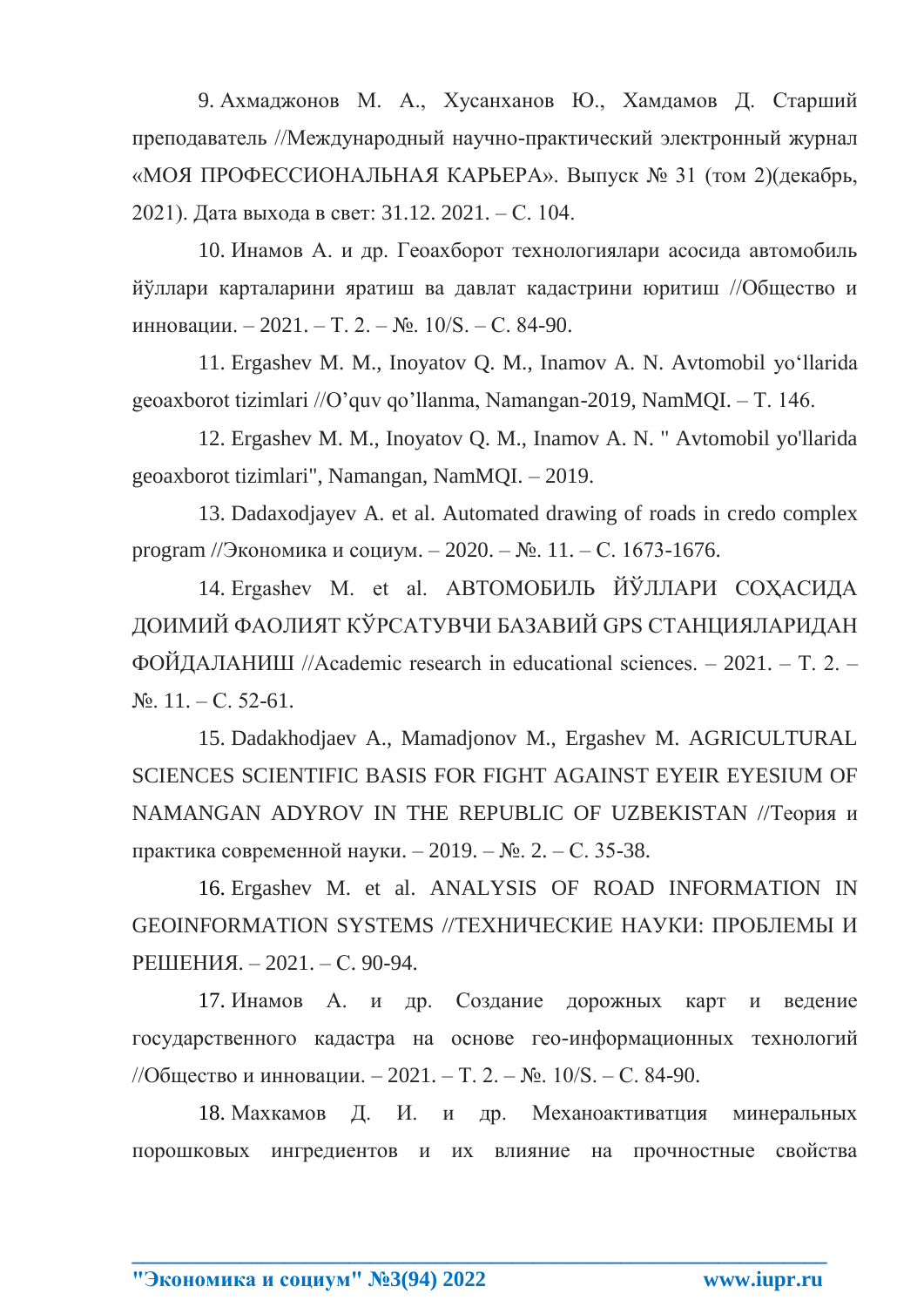композиций для герметизирующих мастик и асфальтобетонных покрытий автомобильный дорог //Экономика и социум. – 2020. – №. 10. – С. 599-608.

19. Ахмедов Р. М., Махкамов Д. И., Абдуразаков М. А. Методы прогнозирования объемов финансирования ремонта и строительства автомобильных дорог //Экономика и социум. – 2020. – №. 3. – С. 221-223.

20. Махкамов Д. И. и др. РАЗРАБОТКА СДВИГОУСТОЙЧИВЫХ КОМПОЗИЦИОННЫХ АСФАЛЬТОБЕТОННЫХ МАТЕРИАЛОВ ДЛЯ ПОКРЫТИЙ ДОРОГ ПУТЕМ МЕХАНОХИМИЧЕСКОЙ МОДИФИКАЦИИ ОРГАНОМИНЕРАЛЬНЫХ КОМПОНЕНТОВ //Universum: технические науки. – 2021. – №. 5-2 (86). – С. 75-82.

21. Махкамов Д. И. и др. РАЗРАБОТКА КОМПОЗИЦИОННЫХ МАТЕРИАЛОВ, НАПОЛЬНЕНЫХ МЕХАНОАКТИВИРОВАННЫМИ ИНГРЕДИЕНТАМИ, ДЛЯ ПРИМЕНЕНИЯ ДОРОГ //Экономика и социум. –  $2020. - N_2$ . 5-1. – C. 844-851.

22. Махкамов Д. И., Муйдинович И. Қ., Абдуразақов М. А. ИССЛЕДОВАНИЕ СПОСОБОВ МЕХАНОХИМИЧЕСКОЙ АКТИВАЦИИ МИНЕРАЛЬНЫХ ИНГРЕДИЕНТОВ С ЦЕЛЬЮ ПОЛУЧЕНИЯ ДЕФОРМАЦИОННО-СДВИГОУСТОЙЧИВЫХ АСФАЛЬТОБЕТОННЫХ КОМПОЗИЦИЙ ДЛЯ АВТОМОБИЛЬНЫХ ДОРОГ И ВЫБОР СПОСОБА И УСТРОЙСТВА ИХ МЕХАНОАКТИВАЦИИ //Universum: технические науки.  $-2021. - N_{.}$  11-3 (92). – C. 16-21.

23. Иноятов К. М. и др. ФИЗИКО-МЕХАНИЧЕСКИЕ СВОЙСТВА КОМПОЗИЦИОННЫХ МАТЕРИАЛОВ, НАПОЛНЕННЫХ МЕХАНОАКТИВИРОВАННЫМИ ОРГАМИНЕРАЛЬНЫМИ ИНГРЕДИЕНТАМИ //Экономика и социум. – 2020. – №. 5-1. – С. 681-687.

24. Inamov A. N. et al. The role of geo information technologies in management and design of the state cadastre of roads //ACADEMICIA: An International Multidisciplinary Research Journal. – 2020. – Т. 10. – №. 11. – С. 154-160.